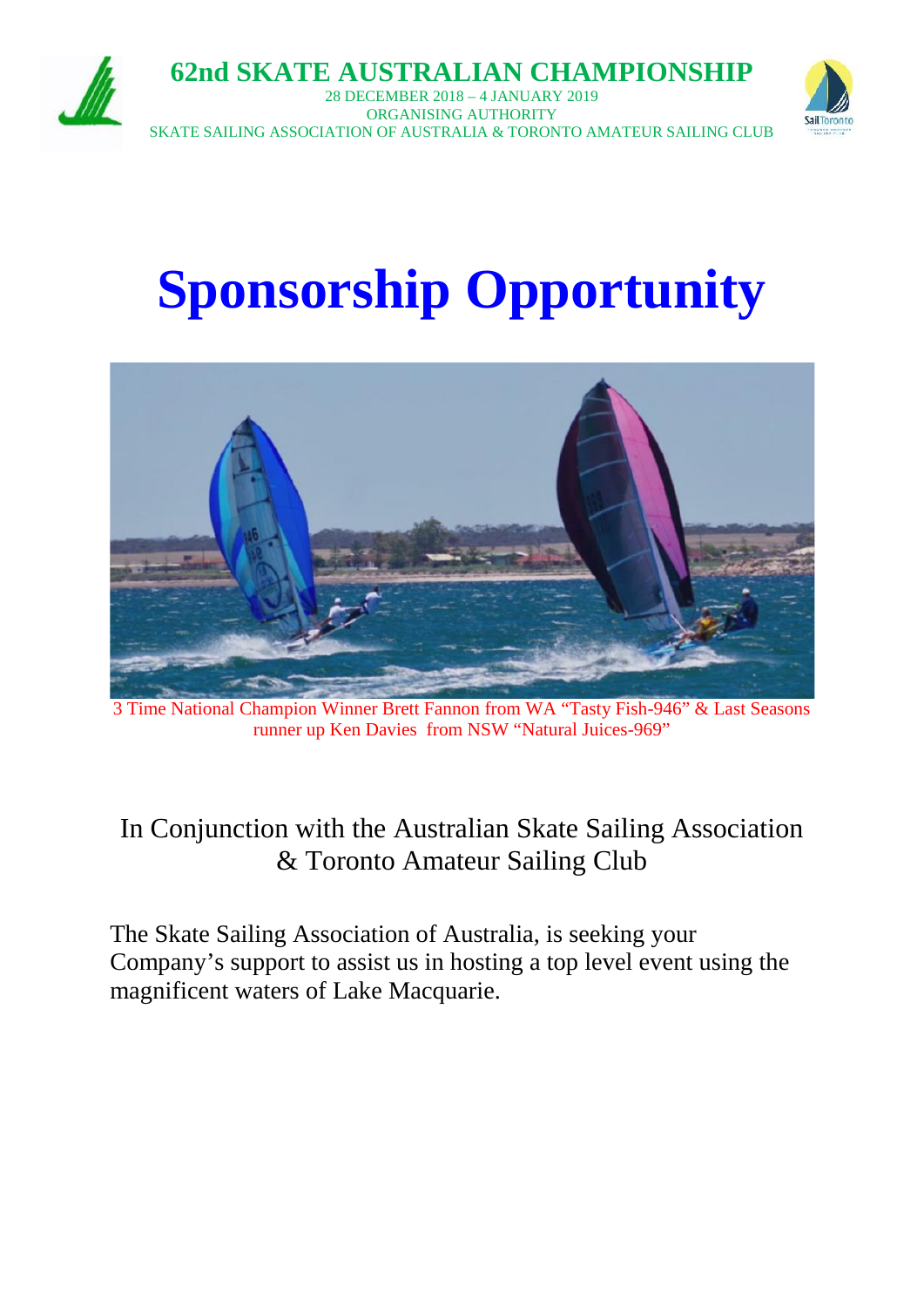

Toronto Amateur Sailing Club (TASC) has won the right to host the 2018/19 62<sup>nd</sup> Australian National Championship.

The event is held every year in different parts of Australia and this year will be held on magnificent Lake Macquarie, with racing to be conducted out of the Toronto Amateur Sailing Club.

Toronto Amateur Sailing Club and the Skate Sailing Association of NSW are asking for your assistance to conduct this prestigious event and what may well shape up to be the best Australian Championships for the Skate Class ever held.



NSW Boat "Any Which Way - 981" 10 times past National Champion Dave Luck

#### **Skates**

The Skate is an exhilarating high performance Australian designed 14 foot sailing dinghy sailed by a crew of two. It is a one design class which is similar to a formula racing car as it requires fine tuning for one boat to gain an advantage over the rest of the fleet, although others would claim that the biggest winning advantage is the teamwork between skipper and crew.

Modern construction methods encompass foam sandwich technology with extensive use of carbon fibre in hulls and spars ensuring lightweight with maximum strength.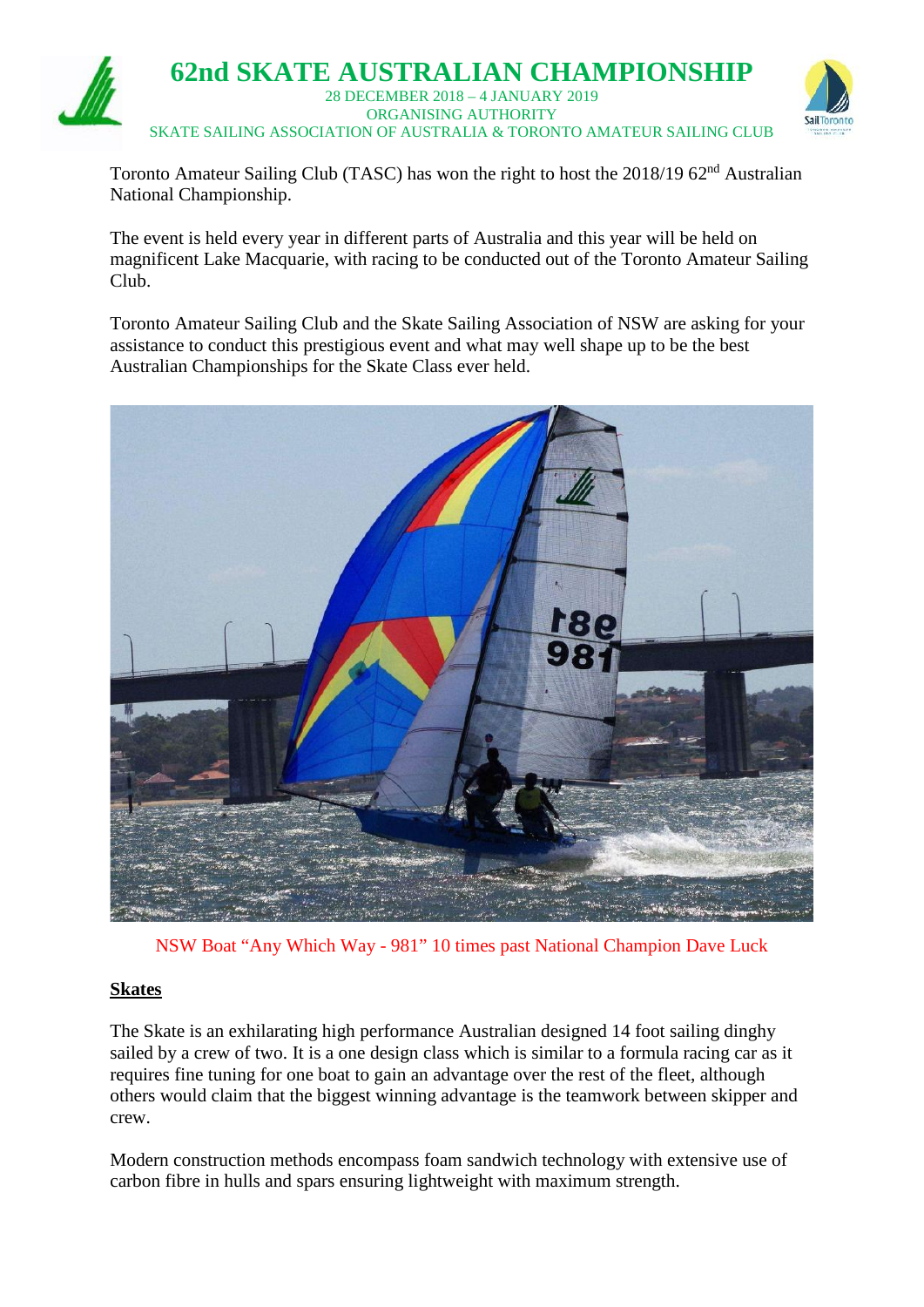

Fleets are raced in WA, NSW, SA and Tasmania with National Titles being held each year around Christmas and New Year in different states on a rotational basis.

Sailors range in age from sixteen to seventy but they all share the same passion for these incredible boats that comes from their speed and closeness to the water.

Racing is fiercely competitive and physically challenging but at the end of the day, camaraderie amongst competitors is something to behold as stories are shared about the rides and spills that were had.



Local boat the "TheWelshie II - 936" about to snatch 2<sup>nd</sup> Place from "Woodland Metal Spinning - 957" in a heat of the 59th National Title held at Toronto Amateur Sailing Club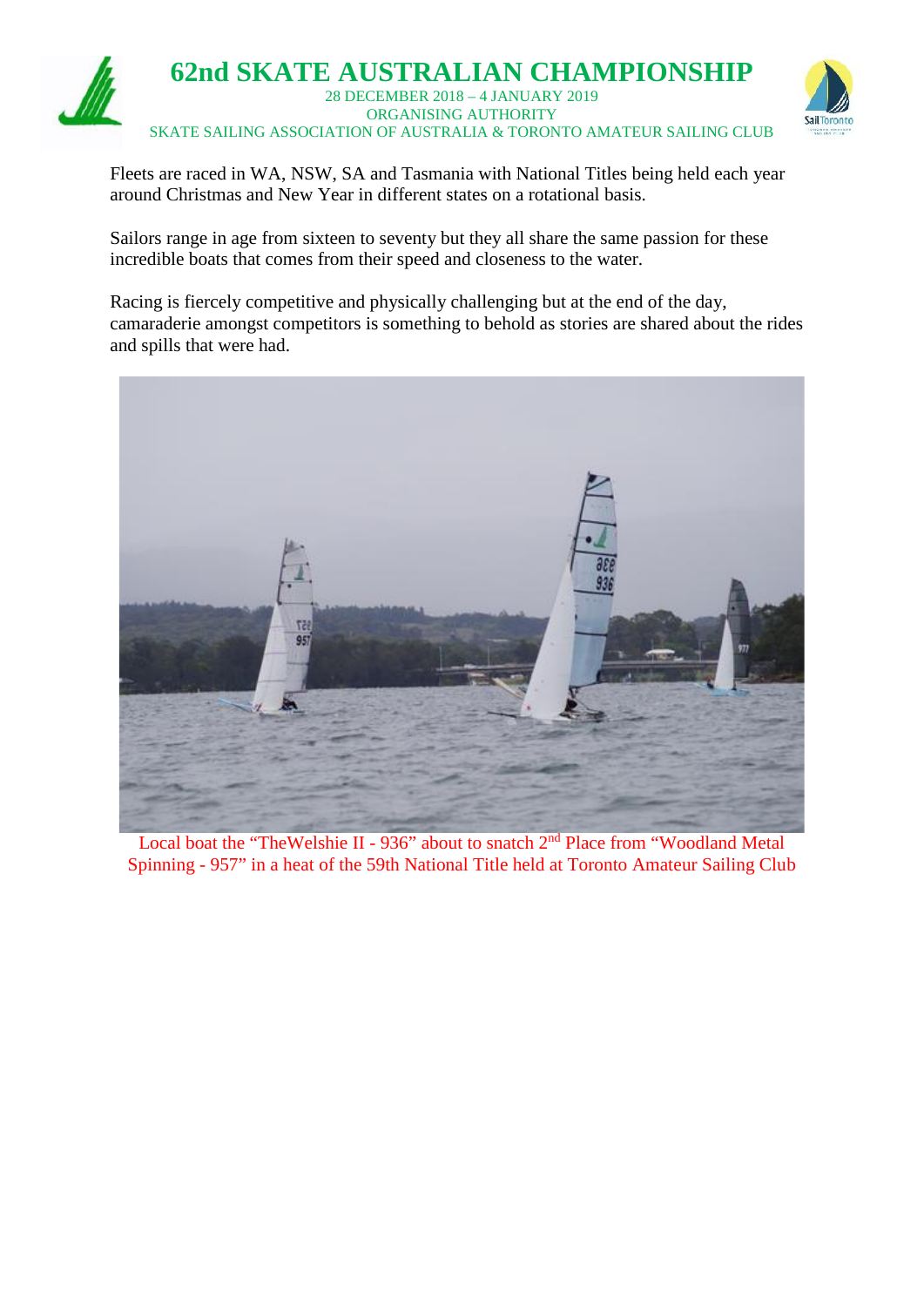

# **Exposure**

Interest in an event such as this one is generated through all forms of media, with the local newspapers publishing articles during the duration of the event, on progress of the championship and strong editorial recognition in all participating club magazines.

As well as these published forms of product advertising, with the event being held on Lake Macquarie exposure is increased. This is due to the location of Toronto Amateur Sailing Club and crowds of people that the lake attracts during the Christmas break. The yachts racing in the championships will be able to be viewed from the majority of the western side of the lake. These include the hundreds of vehicles that drive the main stretch of road from Fennell Bay bridge out to Coal Point each day; as well the many families who go to the Toronto foreshore, Valentine & Bolton Point parks.

There is also extensive exposure for sponsors on Digital and Social Media. The Toronto Amateur Sailing Club will place content on both of its Websites and Facebook pages. The Skate Sailing Association will also place sponsors content on their two Websites. Pre race there will be promotional material and Notice of Race on the TASC web site, which is linked to all other Yachting Australia sites, along with the daily results as they come through.

After discussions with local media and print, we are confident that our event will reach a wide range of viewers even if they are unable to watch from the water or the shores.

The Lake Macquarie and the Hunter Valley regions will benefit from the boats and their crew traveling from around Australia to attend this event, with accommodation, food and other tourist activities scheduled to be undertaken during their stay.



First 5 boats in a heat of the 60<sup>Th</sup> National Title held at Ceduna SA. "Tasty Fish" (WA) "Any Which Way" (NSW) "Grey Ghost" (NSW) "Take It Easy" (NSW) & "The Welshie II" (NSW)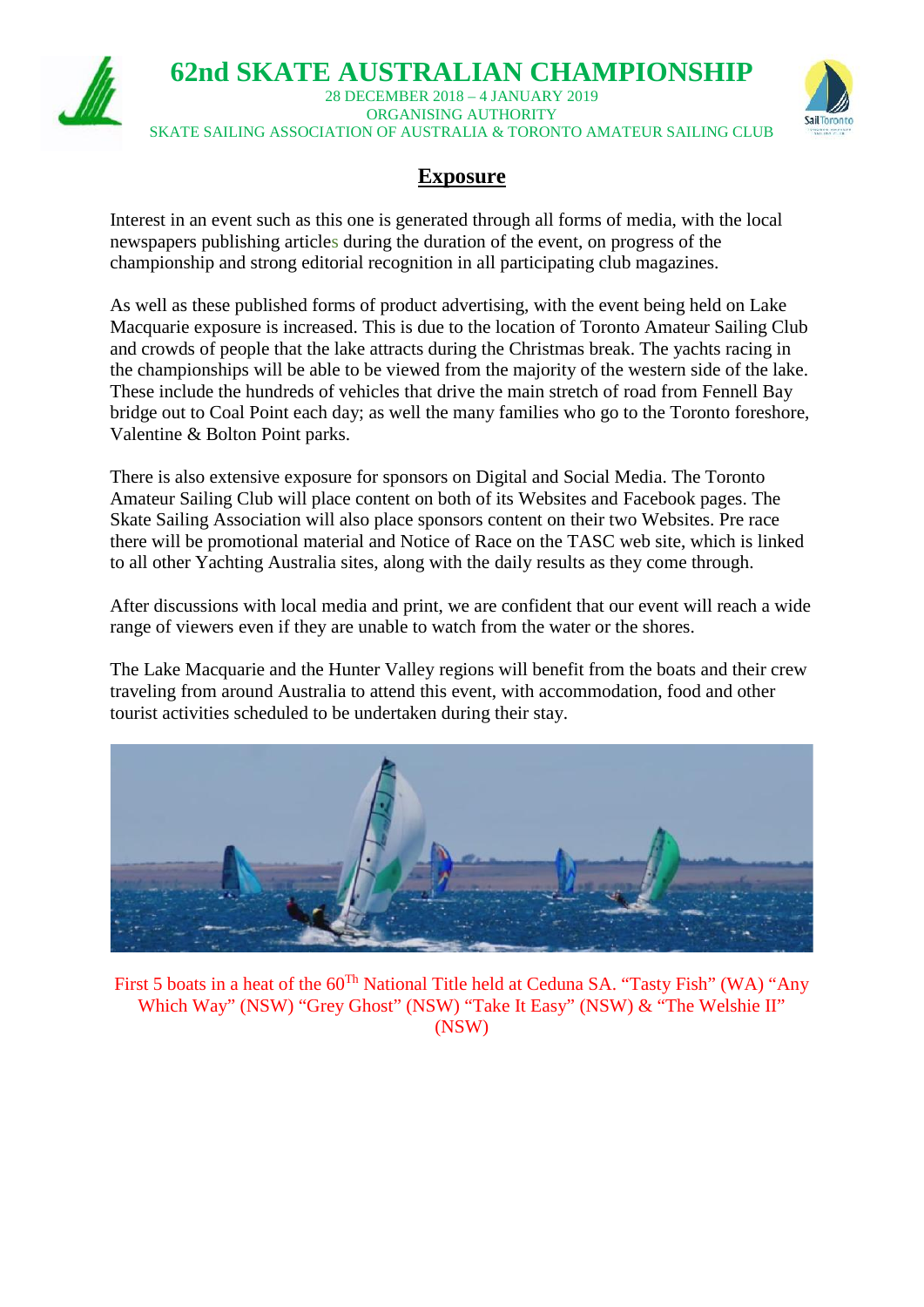**62nd SKATE AUSTRALIAN CHAMPIONSHIP**

28 DECEMBER 2018 – 4 JANUARY 2019 ORGANISING AUTHORITY SKATE SAILING ASSOCIATION OF AUSTRALIA & TORONTO AMATEUR SAILING CLUB



# **Sponsorship Opportunities:**

# *REGATTA SPONSOR - \$6000*

- Exclusive overall naming rights for the Regatta
- Full page advertisement and recognition in official Regatta Program
- Toronto Amateur Sailing Club web page header with links to sponsors web page.
- Media coverage of event highlighting sponsors naming rights
- You will be able to provide logo's to a specified size for placing on every boat competing, as well as on the committee and support boats
- Company logo displayed on T-shirts
- Company logo and signage on all official printing
- Bunting and signage flown at regatta venue
- VIP attendance and recognition at Trophy Presentation Night
- All promotion of the Regatta will include strong sponsor recognition
- Access to club and sailors for appropriate media usage
- A framed action picture of the Australian Champion
- Overall support of sailing, Toronto Amateur Sailing Club and The Skate Sailing Association
- Sponsorship is tax deductable as advertising

# *MAJOR SPONSOR - \$2500*

- Recognition as a Major Sponsor in official Regatta Program
- Recognition at Trophy Presentation Night.
- Media coverage and recognition of support
- All promotion of Regatta will include strong sponsor recognition
- Overall support of sailing, Toronto Amateur Sailing Club and The Skate Sailing Association
- Sponsorship is tax deductable as advertising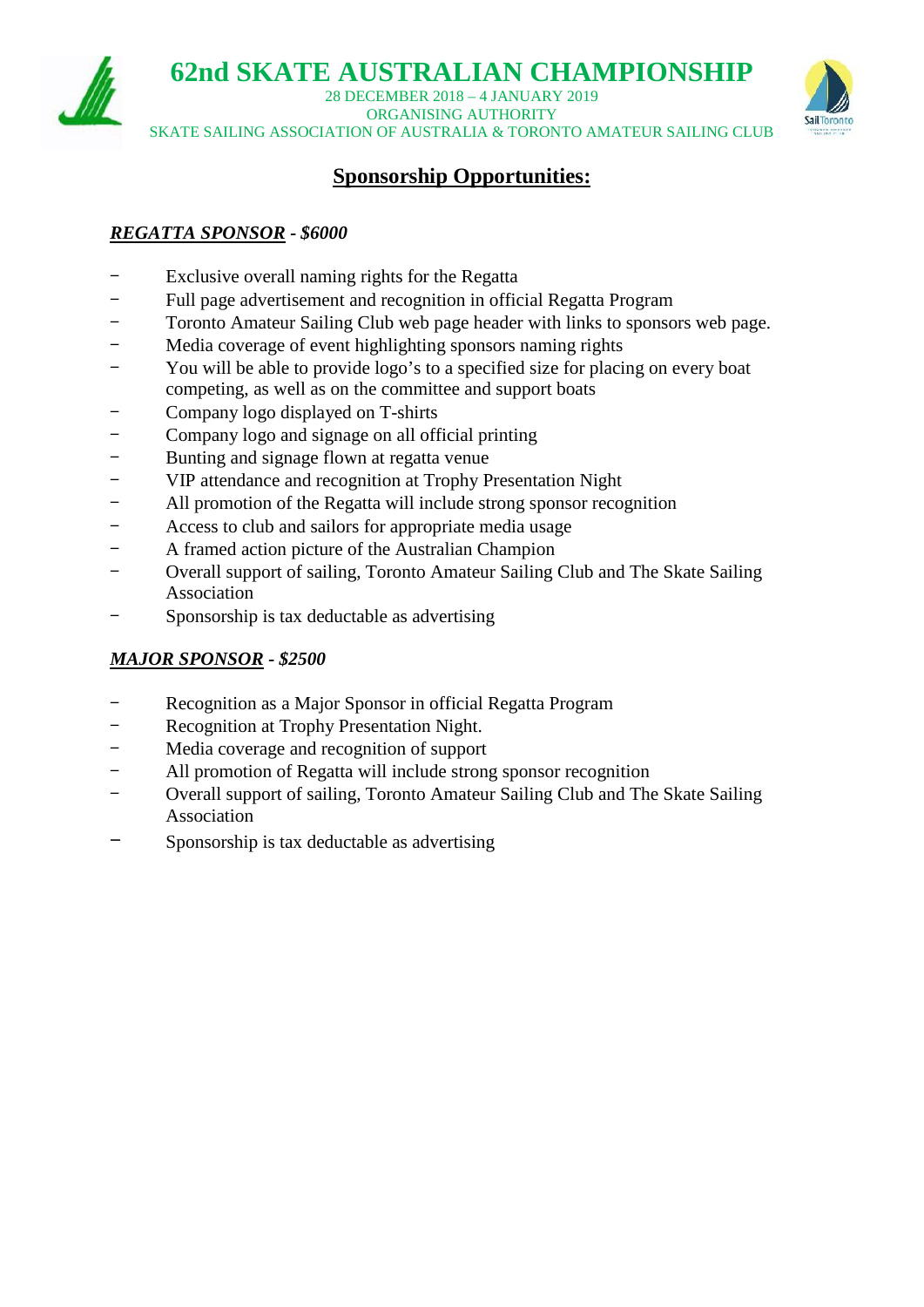

28 DECEMBER 2018 – 4 JANUARY 2019 ORGANISING AUTHORITY SKATE SAILING ASSOCIATION OF AUSTRALIA & TORONTO AMATEUR SAILING CLUB



# **Sponsorship Opportunities:**

# *INDIVIDUAL RACE SPONSOR - \$700*

- Exclusive naming rights for a Heat of the Championship.
- A framed action picture of the heat winner of your day
- An invitation for you and partner to meet the competitors and attend the nights Presentations.
- Presentation of pennants for the sponsored race.
- Recognition in official Regatta Program.
- Overall support of sailing, Toronto Amateur Sailing Club and The Skate Sailing association
- Optional extra \$50 per person would include attendance at Trophy Presentation Night and Dinner.
- Sponsorship is tax deductable as advertising

#### *MINOR SPONSOR - \$250*

- Recognition in official Regatta Program
- Overall support of sailing, Toronto Amateur Sailing Club and The Skate Sailing Association
- Sponsorship is tax deductable as advertising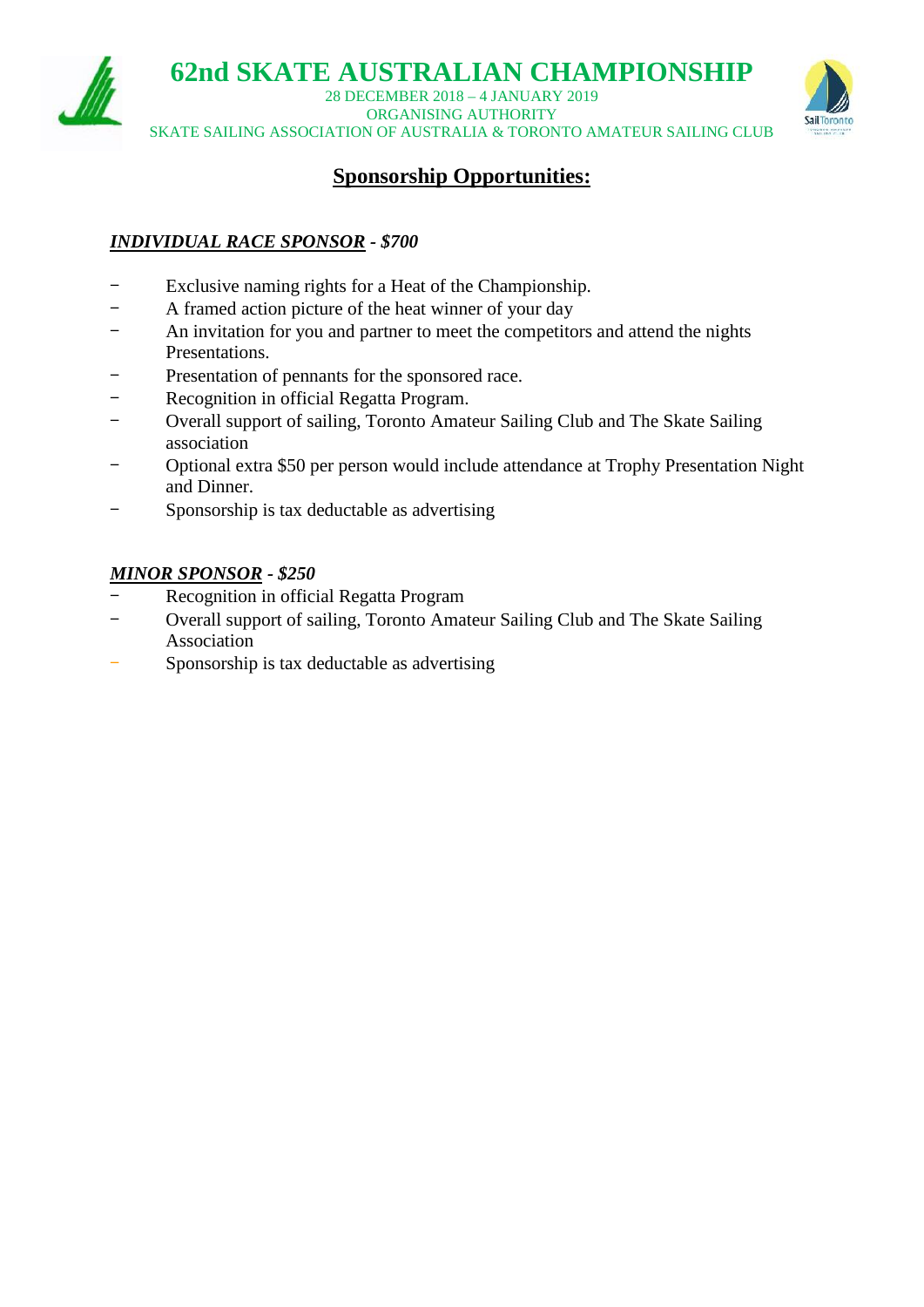

# **Where Your Money Will Be Spent**

Your sponsorship will help with the costs of running this event. Where costs cannot be met, the sailors and club will be required to cover any short fall. Events such as this are major fund raisers for amateur clubs. With the help of our volunteers and your support this regatta will be a great success for our club and community.

Below is a list of some of the items we need to cover to run this event.

Fuel for Support Boats: Food and Refreshments for Volunteers Trophies for Overall Winners  $1<sup>st</sup>$  to  $5<sup>th</sup>$ Handicap

Veterans Junior

Prizes for Individual Heat Winners Printing - Programs, Notice of Race, Sailing Instructions Sponsor Costs – T Shirts, Caps, Food, Drink Welcome and Presentation Night Promotional Clothing & Printing



Kangaroo Island 2007